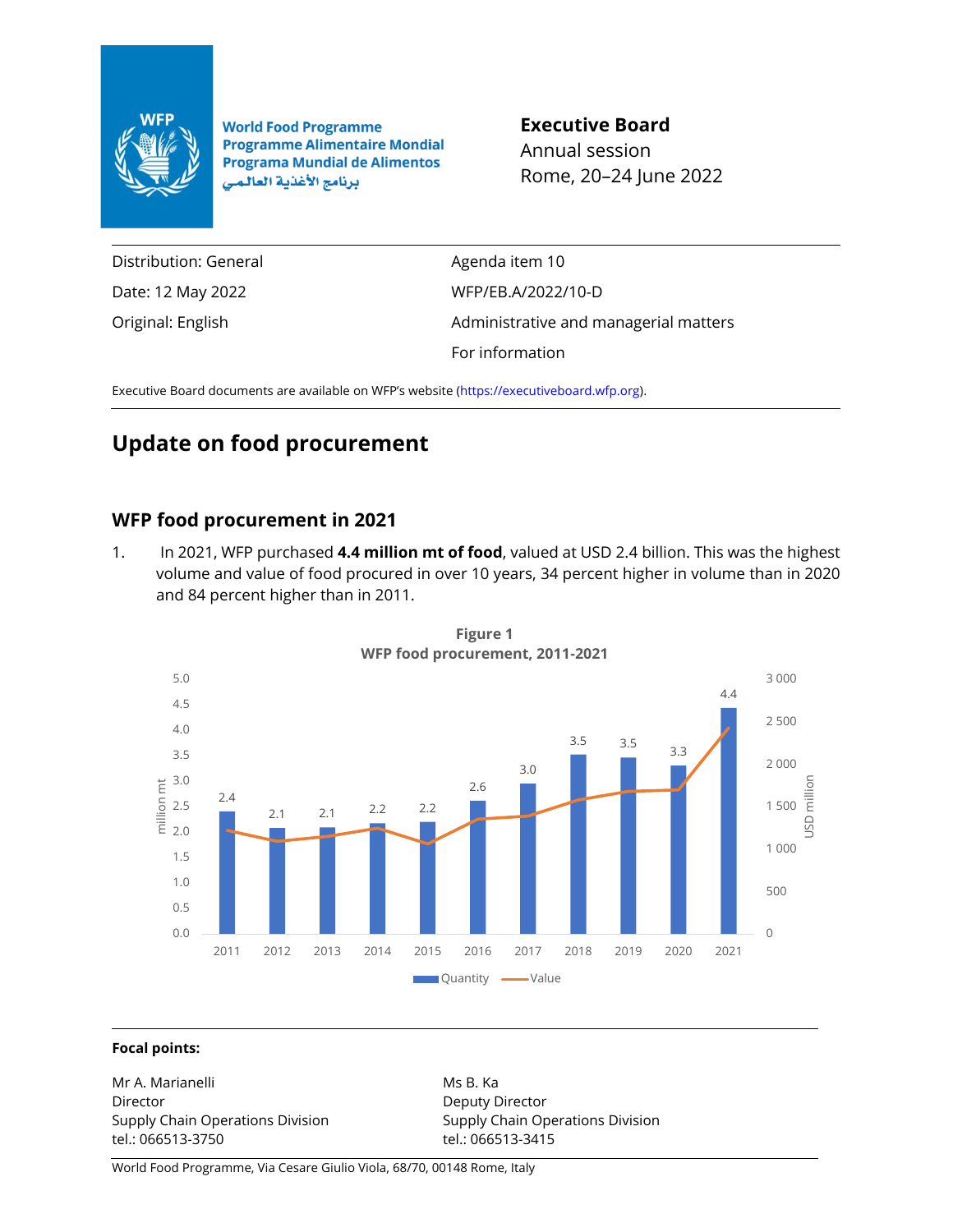2. The substantial growth in procurement from 2019/2020 can be attributed in part to an **increase in "service provision" procurement, i.e., food procured by WFP for local governments,** and in procurement for the emergency response in Afghanistan.



#### **Figure 2: Food procured in 2021 by category**

- 3. Cereals<sup>1</sup> represented **nearly 75 percent** of the quantity of food procured in 2021. As for pulses, which represent 9 percent of the quantity of food procured by WFP, beans and split peas are distributed everywhere WFP operates, while peas are consumed primarily in Africa and chickpeas, lentils and split lentils are procured mainly for consumption in the Middle East.
- 4. **Oils and fats** accounted for 16 percent of the cost of all procured food slightly less than in previous years. **Mixed and blended foods** (lipid-based nutrient supplements and fortified blended food) also accounted for 16 percent.

### **Main countries of origin**

5. The 4.4 million mt of food procured in 2021 came from **97 countries**; 56 percent of the total (by cost) came from low and lower-middle-income countries.

| TABLE 1: WFP FOOD PROCUREMENT BY DEVELOPMENT ASSISTANCE COMMITTEE CATEGORY |           |       |                    |       |  |
|----------------------------------------------------------------------------|-----------|-------|--------------------|-------|--|
| <b>Development Assistance</b><br><b>Committee category</b>                 | Quantity  |       | Value              |       |  |
|                                                                            | mt        | %     | <b>USD million</b> | %     |  |
| Least developed                                                            | 1 087 000 | 24.6  | 531                | 21.9  |  |
| Low income                                                                 | 5 0 0 0   | 0.1   | 2                  | 0.1   |  |
| Lower-middle income                                                        | 1681000   | 37.4  | 850                | 34.8  |  |
| Upper-middle income                                                        | 861 000   | 19.5  | 572                | 23.5  |  |
| Developed                                                                  | 815 000   | 18.4  | 480                | 19.7  |  |
| <b>Total</b>                                                               | 4 449 000 | 100.0 | 2435               | 100.0 |  |

<sup>&</sup>lt;sup>1</sup> Predominantly wheat, maize, wheat flour, sorghum and rice.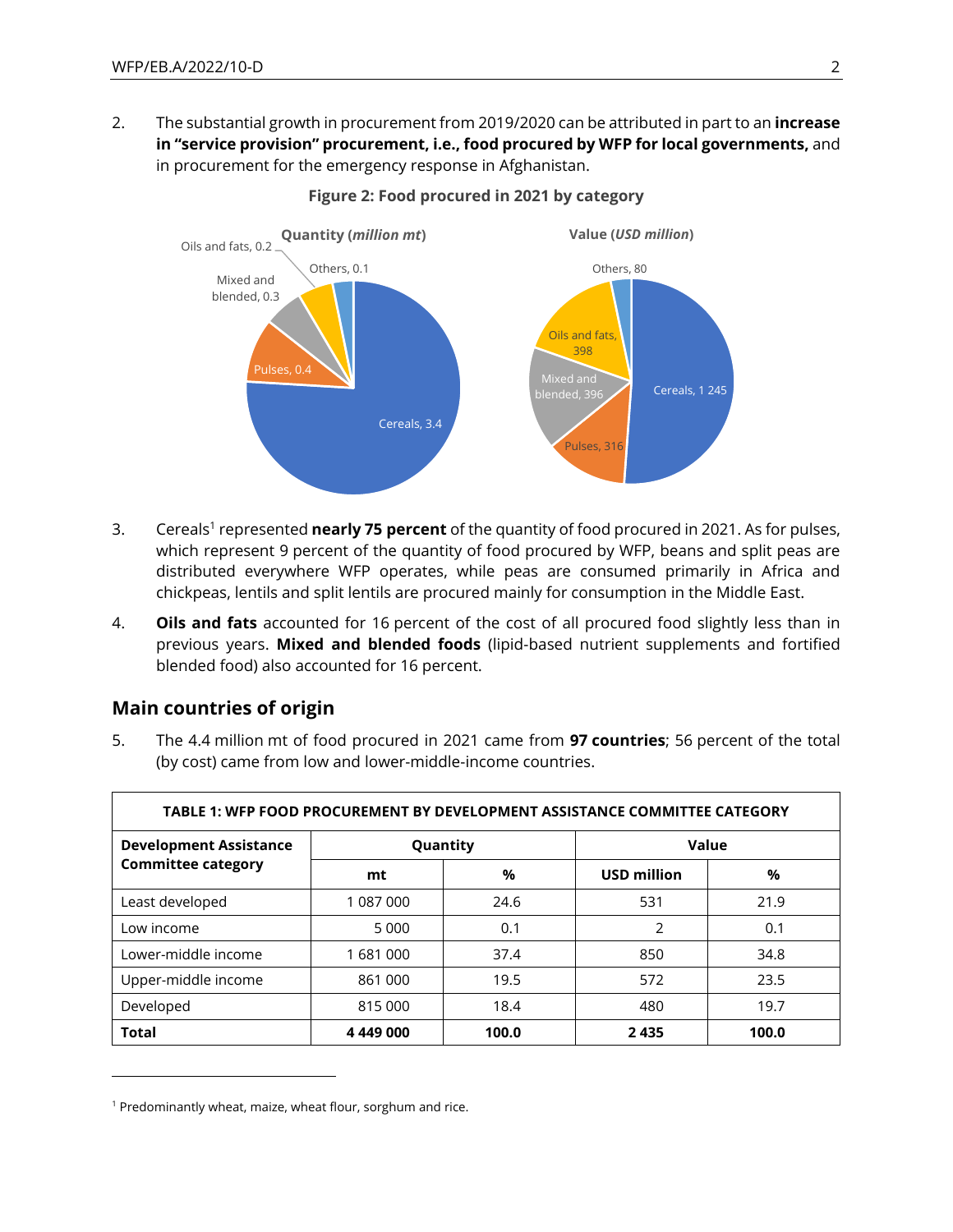- 6. In 2021, **ten countries** provided 56 percent (by cost) of the total food procured. A wide range of commodities were sourced from **Turkey**, including wheat flour, vegetable oil, bulgur wheat, pulses and rations (ready-to-eat meals and family food baskets), primarily for distribution in the Middle East. **Ukraine** mainly supplied WFP with wheat (largely for service provision activities) and split peas. Large amounts of wheat were sourced from **Romania** and the **Russian Federation**, with the latter also providing wheat flour, vegetable oil and pulses.
- 7. In the second half of the year, large quantities of cereals and pulses were procured from **Pakistan** and **Kazakhstan** to support emergency operations in Afghanistan; Pakistan also provided specialized nutritious food and vegetable oil. Cereals, pulses and vegetable oil were sourced from **Nigeria** to support operations in that country, while the **Sudan** was the main source of sorghum for countries in East Africa.
- 8. Despite an increase in the local procurement of specialized nutritious food, **Belgium** remains the main country of origin for fortified blended food and **France** supplies most lipid-based nutrient supplements.

| TABLE 2: TOP 10 WFP SOURCING COUNTRIES, 2021 |           |       |                    |       |
|----------------------------------------------|-----------|-------|--------------------|-------|
| <b>Origin country</b>                        | Quantity  |       | Value              |       |
|                                              | mt        | %     | <b>USD million</b> | %     |
| <b>Top 10</b>                                | 2705000   | 60.8  | 1 373.0            | 56.4  |
| Turkey                                       | 502 000   | 11.3  | 333.4              | 13.7  |
| Ukraine                                      | 880 000   | 19.8  | 260.1              | 10.7  |
| Russian Federation                           | 246 000   | 5.5   | 117.6              | 4.8   |
| Pakistan                                     | 147 000   | 3.3   | 114.5              | 4.7   |
| Nigeria                                      | 128 000   | 2.9   | 111.2              | 4.6   |
| Belgium                                      | 96 000    | 2.1   | 100.3              | 4.1   |
| Kazakhstan                                   | 185 000   | 4.2   | 97.7               | 4.0   |
| France                                       | 32 000    | 0.7   | 82.1               | 3.4   |
| Romania                                      | 272 000   | 6.1   | 79.2               | 3.3   |
| Sudan (the)                                  | 217 000   | 4.9   | 77.0               | 3.2   |
| <b>Others</b>                                | 1744 000  | 39.2  | 1 0 6 1 . 7        | 43.6  |
| <b>Total</b>                                 | 4 449 000 | 100.0 | 2 4 3 4 . 8        | 100.0 |

### **Support for procurement in countries where WFP operates**

9. Approximately 60 percent of the volume of food procured in 2021 was sourced from **countries with ongoing WFP operations;** this stimulated developing economies at a time when the coronavirus disease 2019 (COVID-19) pandemic was having a major impact on domestic income across the world.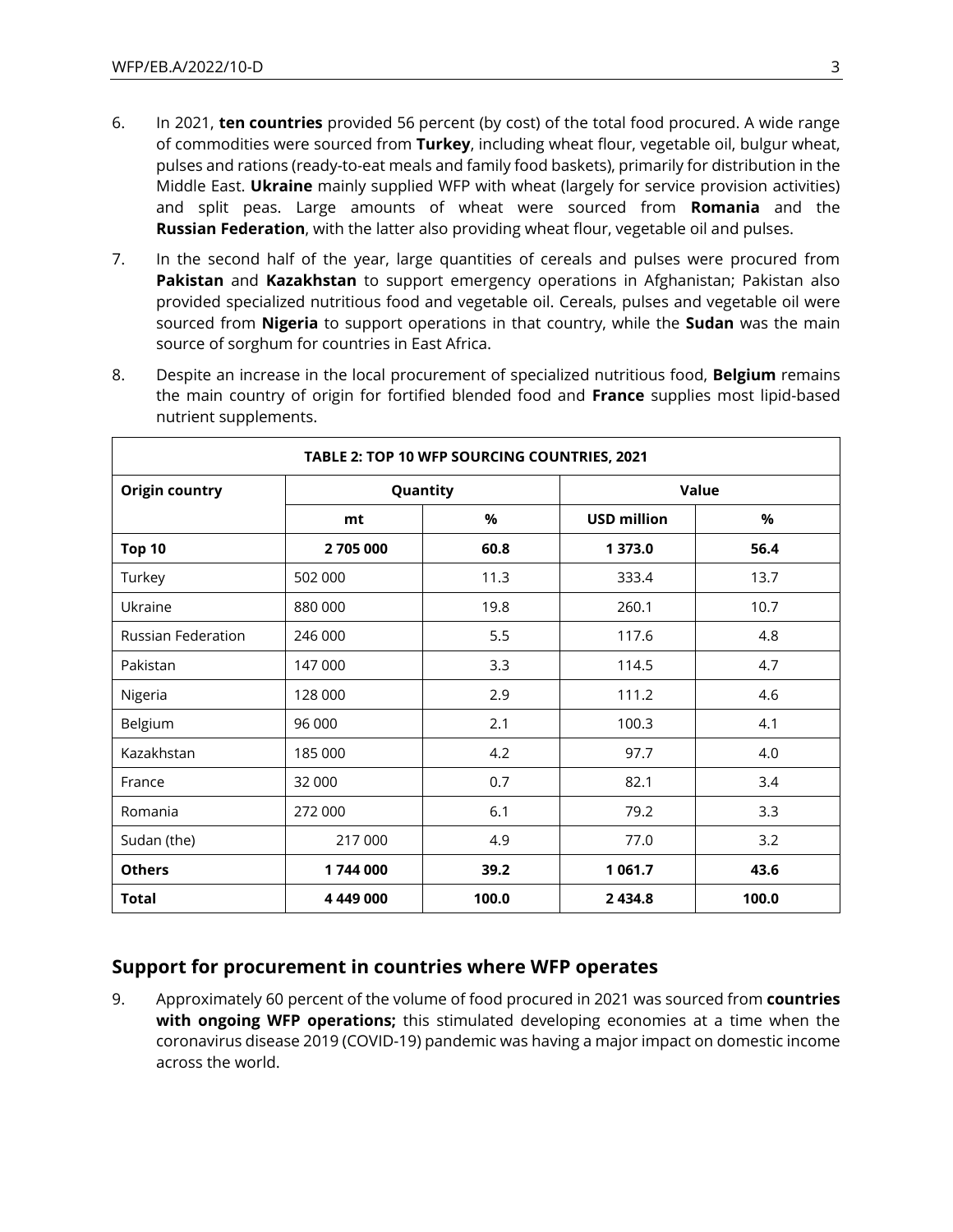10. Procurement is primarily undertaken in **countries with reported surplus stocks** to minimize the risk of causing deficits and inflating market prices. In 2021, **cereals and pulses** were purchased from various regions based on demand and market availability; **vegetable oil** was mainly sourced from Turkey (for consumption in the Middle East and Southern Africa) and the Far East (mostly for consumption in Africa).

#### **Implementation of the local and regional food procurement policy**

- 11. The WFP **local and regional food procurement policy** (LRFPP), approved by the Executive Board in November 2019, was designed to boost local and regional purchases including from smallholder farmers (SHFs) while taking into consideration the cost-efficiency principle that drives WFP food procurement.
- 12. The implementation of the LRFPP has been divided into **two phases:**
	- i) The **transition phase** (2020–2022), during which WFP has been developing and testing the systems and tools needed to operationalize the LRFPP.
	- ii) The **mainstream and sustain phase** (2023–2027), when these systems and models will be mainstreamed into WFP business processes while procurement capacity, efficiency and sustainability are maintained.
- 13. In 2021, the Food Procurement Unit and the Food Systems and Smallholder Support Unit worked together to implement the LRFPP, with the following **key achievements:**
	- ➢ Creation of the **implementation framework** and identification of **key areas for investment** (tools, systems and processes).
	- ➢ Launch of a **steering committee** co-chaired by the directors of the Programme Humanitarian and Development Division and the Supply Chain Operations Division to oversee implementation and provide guidance and support to field units.
	- ➢ **Operationalization of the first phase** in 11 countries in Latin America and the Caribbean, Southern Africa and Eastern Africa.
	- ➢ **Development of workplans and budgets** for the activities planned for 2021/2022 by WFP headquarters and the regional bureaux.
- 14. While the Programme Humanitarian and Development Division conducted several value chain analyses and tested traceability options, the Supply Chain Operations Division (in particular the Food Procurement Unit) focused on the following:
	- ➢ Development of a **risk methodology and compendium of risks** to be shared with pilot countries for finalization in 2022. This will help to identify risks and opportunities and inform mitigation strategies for the implementation of the LRFPP.
	- ➢ Commencement of a **full traceability project** aimed at tracing food procured from SHFs "from farm to fork".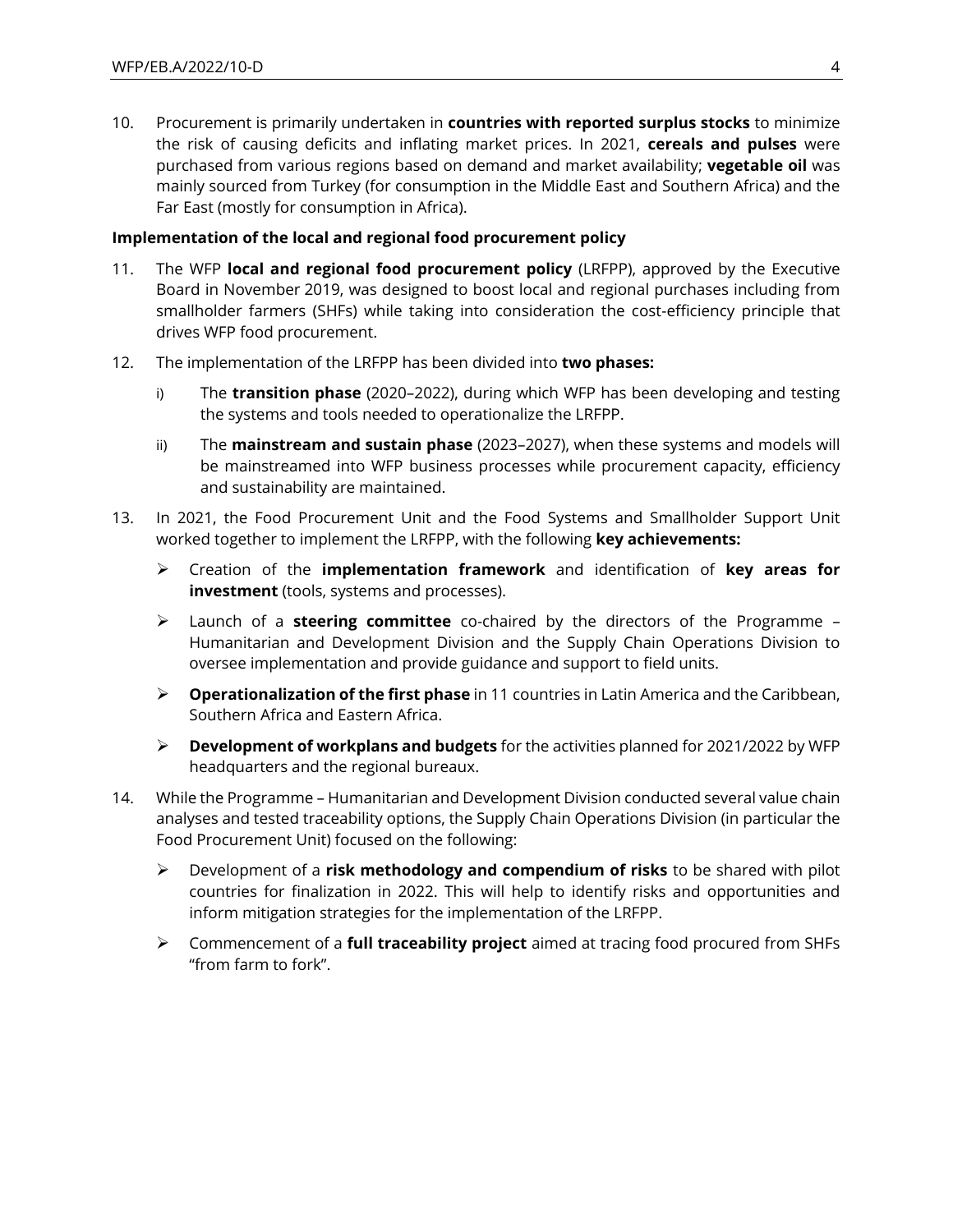- ➢ Further development of **normative guidance and direct/indirect contract modalities**. WFP purchases from a wide range of vendors, from large international companies to SHFs; in between there are traders, who often source their supplies from local farmers and farmer associations. The indirect contract modality has a conditionality clause stipulating that at least 10 percent of the food supplied to WFP is to be sourced from SHFs. Using indirect procurement contracts enables WFP to buy more from SHFs while continuing to buy on a large scale and with traders' assurance of high-quality food. In 2021, the Food Procurement Unit also held **sensitization sessions** with suppliers of cereals and beans in Ethiopia, the Sudan, the United Republic of Tanzania and Uganda, explaining the conditionality clauses that will be included in all contracts and the need to provide supporting evidence for traceability. The Uganda country office plans to increase the 10 percent in the conditionality clause to 20 percent in 2022.
- ➢ A **supply and demand analysis** for pro-SHF procurement was conducted for Eastern Africa and identified ways to increase the share of food procured through smallholders under indirect contract modalities; these measures could double the volume sourced from SHFs in the region.
- ➢ The Food Procurement Unit also rolled out a pilot **training scheme** for its staff that it hopes to provide globally, which includes webinars on the LRFPP as well as technical training sessions on WFP platforms and how to use the pro-SHF modalities.

#### **Scaling up procurement from SHFs**

- 15. With the implementation of the LRFPP, WFP aims to **increase significantly the share of pro-SHF procurement**, reaching 10 percent by 2027.
- 16. In 2021, **117,000 mt of food** (valued at USD 52 million) was purchased from SHFs; this accounts for 2.7 percent of the total procured by WFP. Pro-SHF purchases were made in 27 countries, with the **Sudan** accounting for the highest share by value (41 percent) and tonnage (33 percent).
- 17. While efforts are made to scale up SHF purchases through various direct and indirect contract modalities, this type of procurement requires timely resource mobilization that allows WFP to purchase food at the right time and reduce delivery lead times. WFP's **Global Commodity Management Facility** (GCMF) is an advance financing mechanism that provides timely access to resources for SHF procurement, among other things. Of the 117,000 mt of food purchased from SHFs in 2021, almost **92,000 mt** (valued at USD 34.5 million) was procured through the GCMF.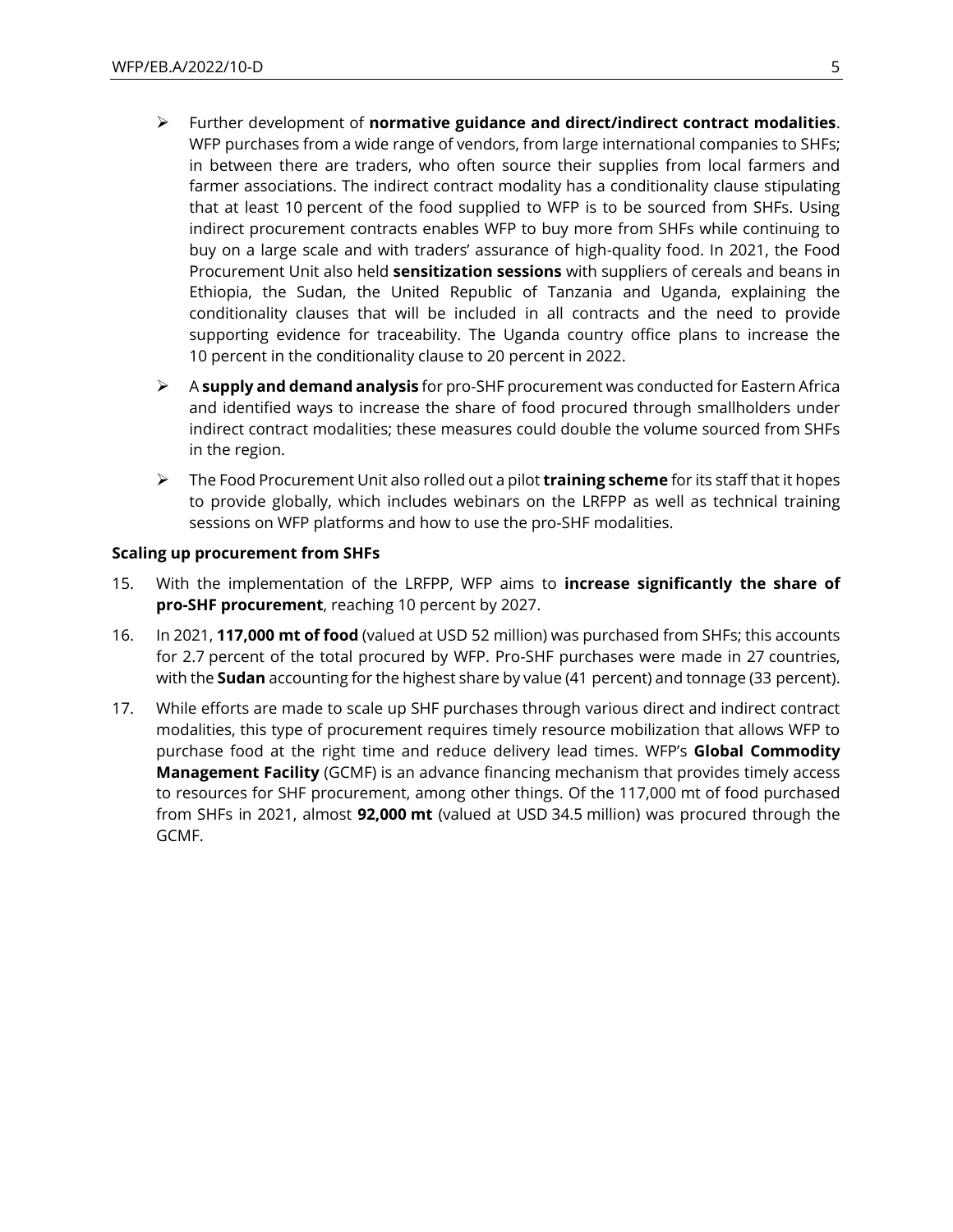#### **Enabling responses to unfolding emergencies**

18. In 2021, **2.5 million mt** of food (valued at USD 1.5 billion) was purchased for country offices facing Level 3 emergencies;<sup>2</sup> this represents 73 percent of the food purchased for WFP operations.<sup>3</sup> The largest amounts were purchased for operations in Yemen, the Syrian Arab Republic, Afghanistan and Ethiopia, which cumulatively account for 81 percent of the total for Level 3 emergency operations.



- 19. Significant investments have been made in **expanding WFP's supplier base** globally and enabling faster procurement when rapid-onset emergencies increase demand. The Food Procurement Unit at headquarters registered over 25 new suppliers from various regions in 2021, in particular Asia (to help meet rising demand linked to the Afghanistan emergency). International suppliers have been engaged through food supply agreements and other types of contract to ensure full flexibility and allow cargo to be diverted from its originally contracted destinations when necessary.
- 20. The Food Procurement Unit is continually developing **global sourcing strategies and operational intervention plans** for addressing the increase in requirements for emergency response operations, with staff participating in emergency preparedness activities and advising governments on related measures. When emergencies arise food procurement staff are regularly deployed to support local and international procurement efforts, often within 24 hours.

<sup>&</sup>lt;sup>2</sup> The L1-L3 emergency classification model was superseded on 1 February 2022 with the adoption of WFP's revised emergency [activation protocol.](https://opweb.wfp.org/news/26)

<sup>&</sup>lt;sup>3</sup> Figures reflect all country office purchases from GCMF inventories plus "conventional" procurement; they exclude service provision procurement and replenishments of GCMF inventories. Food PO report ZSCR035. (Not available online.)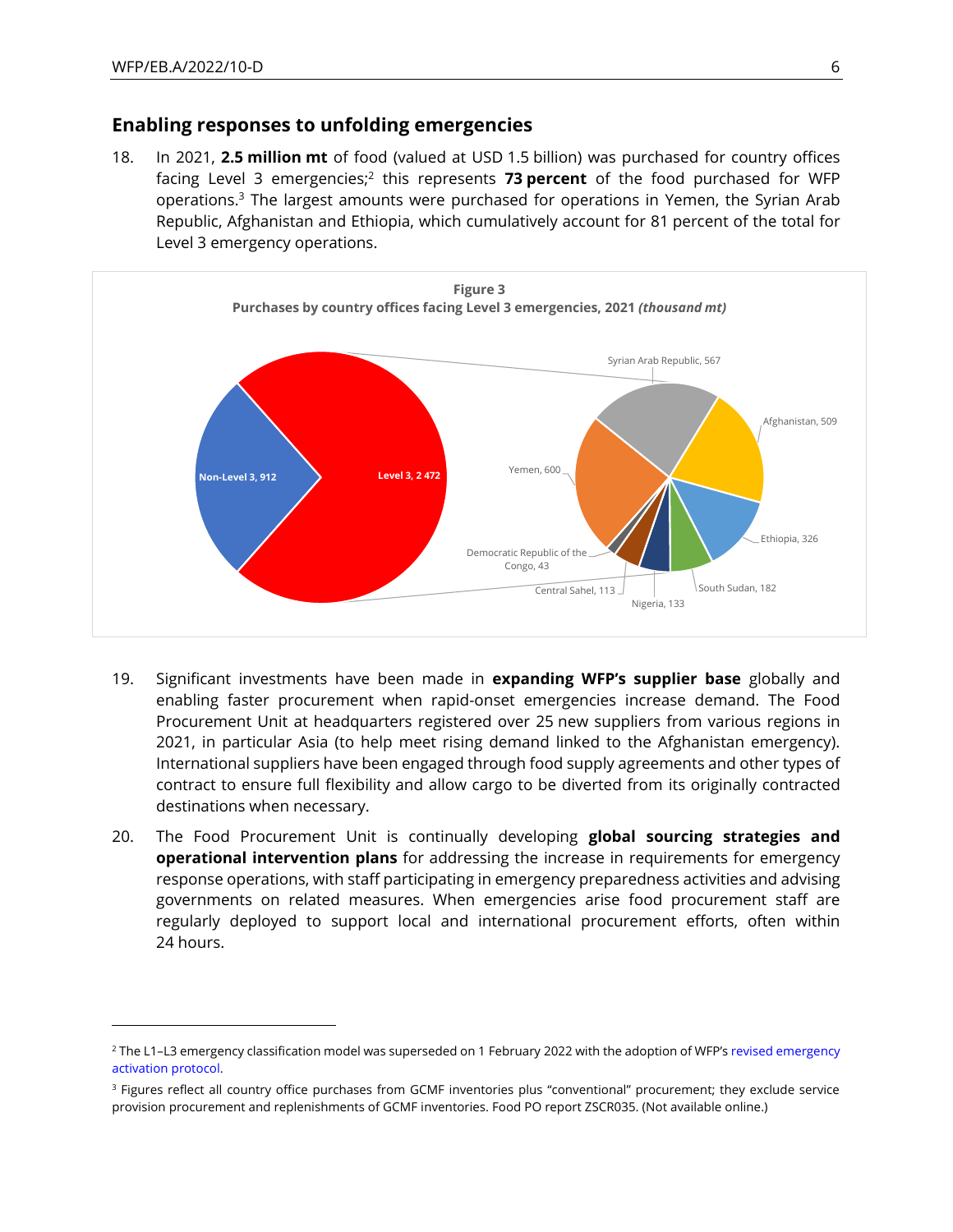### **Supply chain efficiencies generated through the GCMF**

- 21. Ten years after the GCMF was piloted, procurement through the facility reached an all-time record in 2021, with **2.5 million mt** (valued at USD 1.3 billion) purchased by 49 country offices with an average lead time of 32 days (73 percent faster than the average lead time for direct purchase from suppliers).
- 22. The GCMF also enables long-term agreements with suppliers thanks to the visibility of aggregated demand. It allows WFP to take advantage of good harvests and market conditions and facilitates strategic purchasing. Through timely purchases and economies of scale, the Food Procurement Unit saved **USD 53 million** for country offices in 2021.<sup>4</sup>

# **Enabling government-run food assistance programmes through service provision activities**

- 23. In line with the Sustainable Development Goals (SDGs), especially SDG 17: Partnerships for the goals, and the WFP strategic plan, the Food Procurement Unit **supports local and national food system actors** in addressing the root causes of hunger.
- 24. One way of achieving this objective is through **food procurement service provision**, under which WFP puts its supply chain expertise at the disposal of government-run food assistance programmes. In 2021, WFP procured more than **900,000 mt** (valued at USD 247 million) of food on behalf of governments, a record volume and 44 percent more than in 2020.
- 25. The largest service provision agreements were implemented in **Ethiopia** (790,000 mt) and **the Sudan** (80,000 mt), through which WFP-purchased wheat from Ukraine, Romania and the Russian Federation replenished national strategic reserves and covered a portion of reported grain deficits. In **Guatemala**, 18,000 mt of mixed commodities were sourced domestically in record time to support government-run feeding programmes.
- 26. These countries were supported in the **preparation of agreements, budget plans and delivery schedules** (based on favourable market conditions) and the review of operational and financial risks, in close collaboration with internal and external stakeholders.
- 27. In 2022 WFP will **continue to support** the governments of Ethiopia, Guatemala and the Sudan through this service and possibly expand it to other countries.

### **Ensuring sustainability**

### **Reducing the carbon footprint**

28. WFP is working with internal and external stakeholders to refine and scale an **environmental footprint calculation tool** for measuring CO<sub>2</sub> emissions and other environmental and social impacts from its procurement-related activities.

<sup>4</sup> *Efficiency at WFP 2021 (draft report, publication pending).*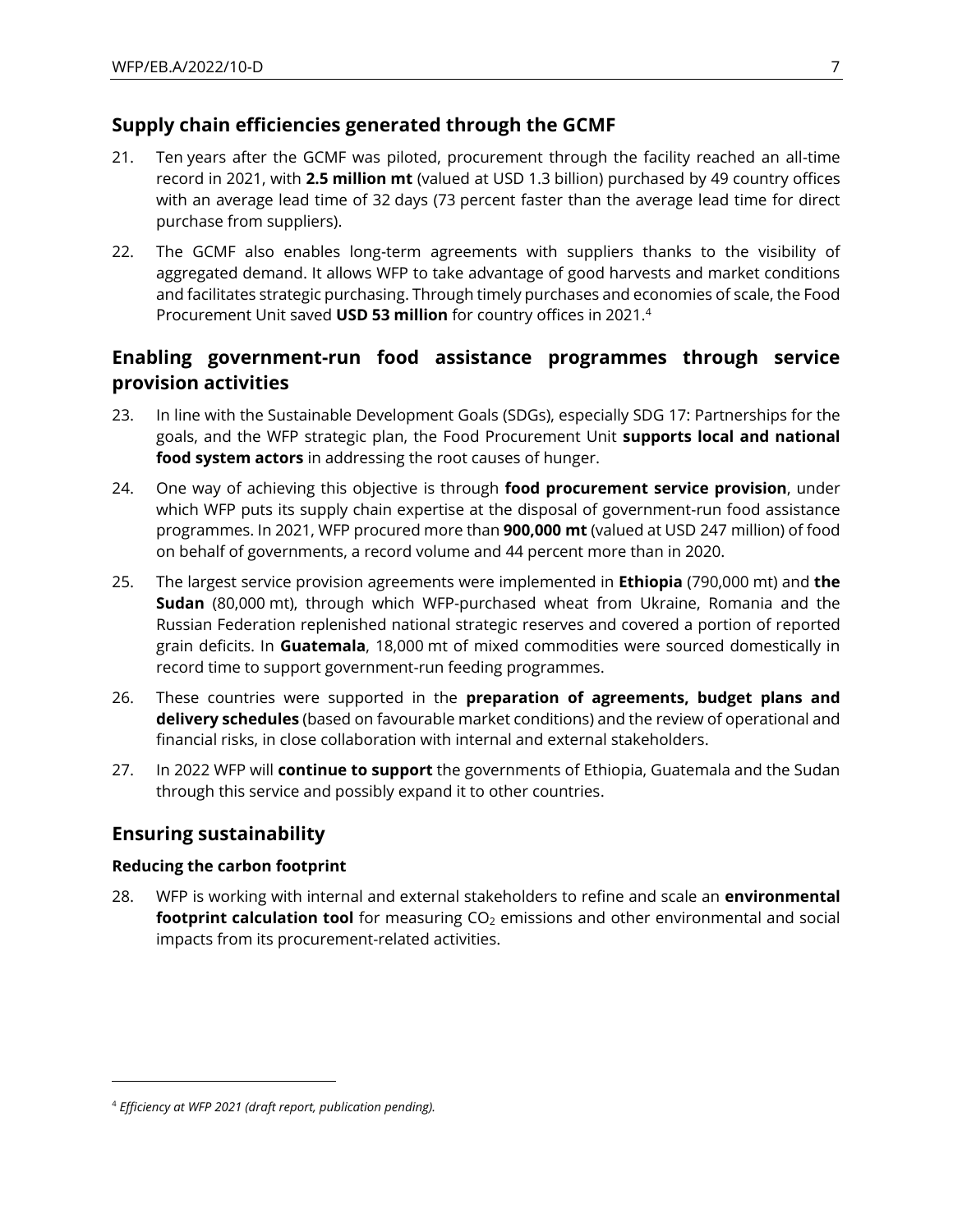#### **Promoting sustainable packaging**

- 29. The bulk of WFP packaging, especially for major food commodities such as cereals, pulses and sugar, consists of woven polypropylene bags. In order to reduce plastic waste from the use of these bags, WFP is working on a two-year project in coordination with the International Committee of the Red Cross and the Office of the United Nations High Commissioner for Refugees to **design, field test and roll out alternative packaging materials**.
- 30. Along with other organizations, WFP is also taking part in a **joint initiative on sustainable packaging management** led by the United States Agency for International Development with the objective of reducing environmental risks while delivering life-saving assistance. The aim is to improve and standardize global procurement specifications by providing suppliers and humanitarian procurement staff with guidance and tools and to encourage the integration of sustainability criteria into tendering processes.

#### **Sustainable palm oil**

31. In 2021, products certified by the Roundtable on Sustainable Palm Oil (RSPO) accounted for **99 percent of WFP's palm oil purchases**. This is a significant increase from the 12 percent recorded in 2020, a figure largely due to restricted offering of such products by WFP's main suppliers and the impacts of the COVID-19 pandemic. Around 59 percent of all RSPO-certified products purchased was fully sustainable (segregated) palm oil; the remainder was "mass balance" product.<sup>5</sup>

#### **An increasingly decentralized approach to procurement**

- 32. WFP procurement activities are **largely decentralized,** based on a network of procurement units located at headquarters, the six regional bureaux and 62 country offices. Senior procurement staff are posted to the field wherever large quantities of food are purchased. In 2021, thanks to support from WFP senior management, headquarters and country office procurement units were able to enhance staff capacity in key field procurement offices.
- 33. In principle, the **international procurement** of most food is administered at headquarters, although a **share of it has been decentralized,** positioning it closer to the main markets and areas where commodities are grown.

| <b>TABLE 3: FOOD PROCUREMENT BY PURCHASING OFFICE, 2021</b> |           |     |                    |     |
|-------------------------------------------------------------|-----------|-----|--------------------|-----|
| <b>Purchasing office</b>                                    | Quantity  |     | Value              |     |
|                                                             | Mt        | %   | <b>USD million</b> | %   |
| Headquarters                                                | 2 547 000 | 57  | 1 3 1 1            | 54  |
| Regional bureaux                                            | 518 000   | 12  | 311                | 13  |
| Country offices                                             | 384 000   | 31  | 813                | 33  |
| <b>Total</b>                                                | 4 449 000 | 100 | 2435               | 100 |

<sup>&</sup>lt;sup>5</sup> "Mass balance" refers to the mixing of sustainable palm oil from certified sources with ordinary palm oil throughout the supply chain.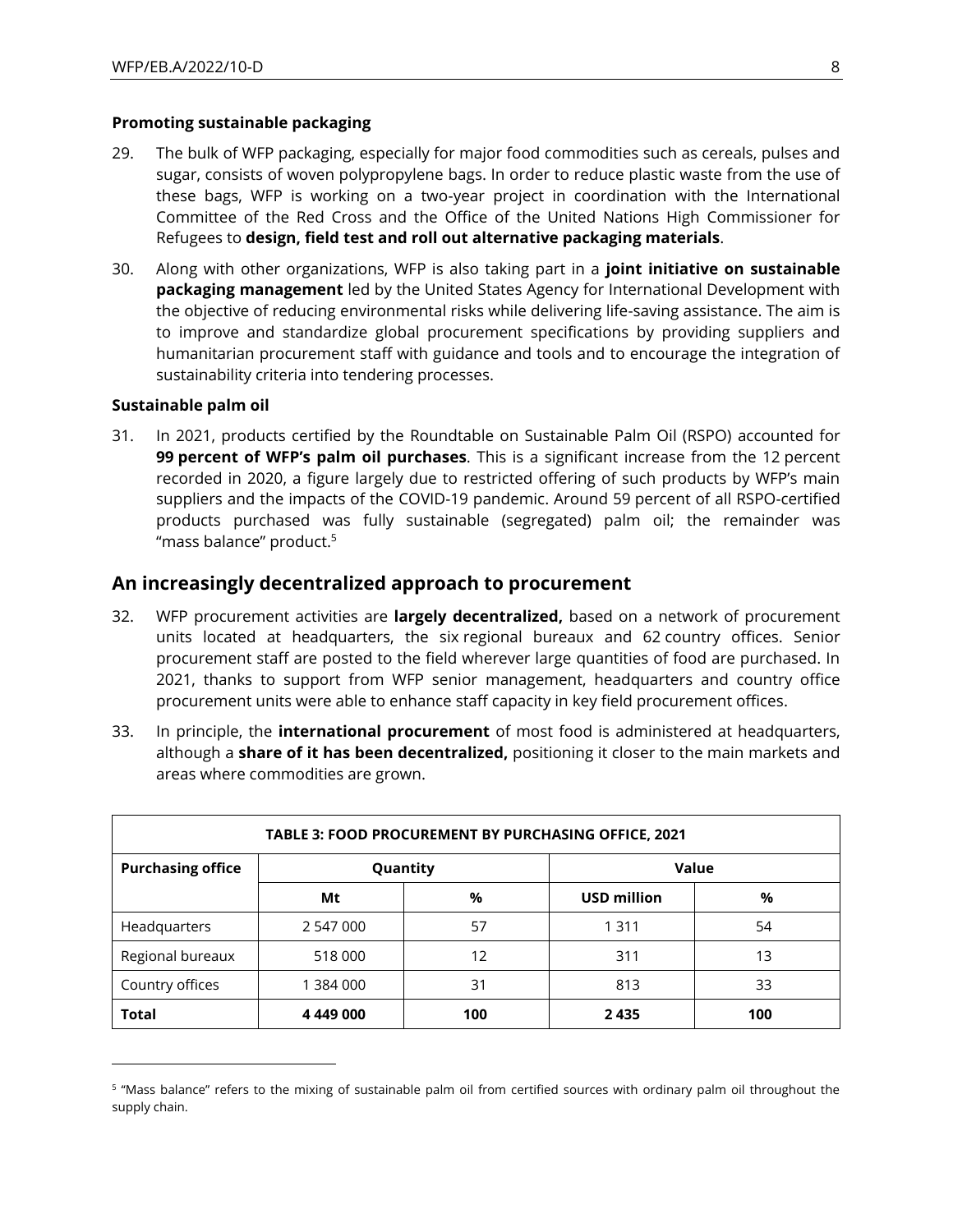- 34. In 2021, the Food Procurement Unit at **headquarters** procured more than 2.5 million mt (valued at USD 1.3 billion), accounting for 57 percent of the global tonnage and 54 percent of the total value procured.
- 35. The **Regional Bureau for Asia and the Pacific** was the second largest purchasing office (handling 6 percent of the total tonnage and 4 percent of total value procured); overall purchases by regional bureaux accounted for 12 percent of the total volume and 13 percent of the total value.
- 36. The percentage of purchases made by **country offices** fell slightly from 33 percent by volume in 2020 to 31 percent in 2021, primarily because of the increase in procurement of wheat flour and wheat on the international market. However, in absolute terms the volume purchased by country offices rose by over 280,000 mt; this was mainly due to purchases made in the Sudan and Afghanistan largely for emergency response operations, as well as procurement in Egypt and Nigeria.
- 37. Looking ahead, WFP intends to pursue an **increasingly localized approach** to food procurement, delegating responsibility to its country offices. To that end, significant investment has been made in building field capacity with the recruitment of more procurement officers to support the implementation of the LRFPP.

### **Oversight**

- 38. In 2021, the Food Procurement Unit continued to provide **oversight and guidance** to field staff, particularly in relation to procurement undertaken through remote work, remote compliance missions and high-level support for field operations. Online training materials were developed and shared via the WFP WeLearn platform to enhance the knowledge and skills of procurement staff.
- 39. WFP has continued to improve its supply chain **import parity system** to meet the increasing need for better assessment of sourcing options.

### **Way forward**

- 40. At the time of writing, an estimated **276 million people** are acutely food insecure or at high risk of food insecurity across 81 countries where WFP operates, a staggering increase of 84 percent from early 2020. Of this number, **44 million** face emergency levels of acute food insecurity or worse, including **more than half a million people** facing famine or famine-like conditions.<sup>6</sup> United Nations entities and partner organizations aim to assist 183 million people in 63 countries in 2022. Inevitably, funding requirements grow as the number of people in need increases: WFP plans to target 137 million people in 2022, which would require an estimated USD 18.9 billion.
- 41. Due to global price rises and the recent conflict in Ukraine, the **cost of basic commodities** is increasing, especially for wheat and sunflower oil (of which Ukraine is a major producer). Ukraine is also a major supplier of fertilizer to Africa; a lack of fertilizer could lead to food shortages and further price increases, with a significant impact on WFP operations.

<sup>6</sup> WFP. 2022. *[WFP Global Operational Response](https://docs.wfp.org/api/documents/WFP-0000136949/download/) Plan 2022 – Update #4*.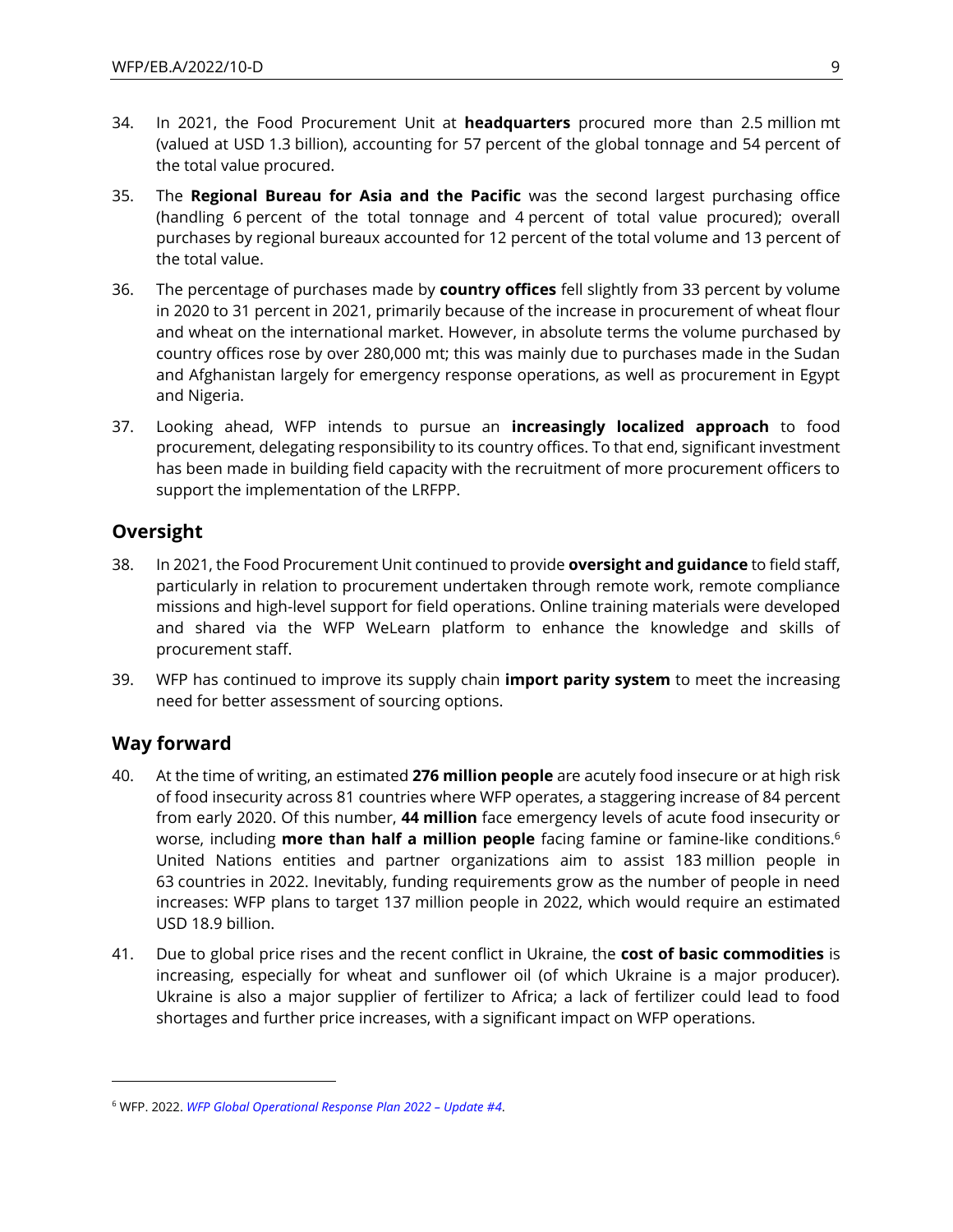- 42. To mitigate the impact of higher food prices WFP is **adjusting its sourcing strategies,** identifying **new markets** and **investigating potential commodity substitutions** in line with beneficiary preferences.
- 43. In early 2022, the Supply Chain Operations Division released its **strategic road map** for 2022–2025. Based on WFP's strategic plan, the road map sets out priority areas for the next four years, anchored in three main pillars: sustaining leadership in emergencies and protracted crises (addressing SDG 2); strengthening national systems; and providing enhanced services and delivery solutions (addressing SDG 17).
- 44. Derived from the road map, the interim **global procurement strategy** for 2021–2022 has been adopted. The strategy aims to introduce, apply and expand tactical approaches and innovative tools for the efficient and cost-effective sourcing of food, goods and services for WFP operations and to support transformative food systems. It is based on three pillars:
	- i) **Service:** provide sourcing expertise (food, goods and services) for WFP operations.
	- ii) **Enable:** expand sustainable procurement practices to achieve programme objectives and national food security priorities in the countries where WFP operates.
	- iii) **Partner:** form strategic relations with other United Nations entities, non-governmental organizations, the private sector and beyond to achieve the SDGs.
- 45. In 2022, the Food Procurement Unit will continue to work on **operationalizing the strategy** by expanding its work on the LRFPP. For example, in 2022 WFP will seek to link producers of processed food with suppliers of raw materials that source from SHFs. The unit will also continue its work on sustainability initiatives and building partnerships.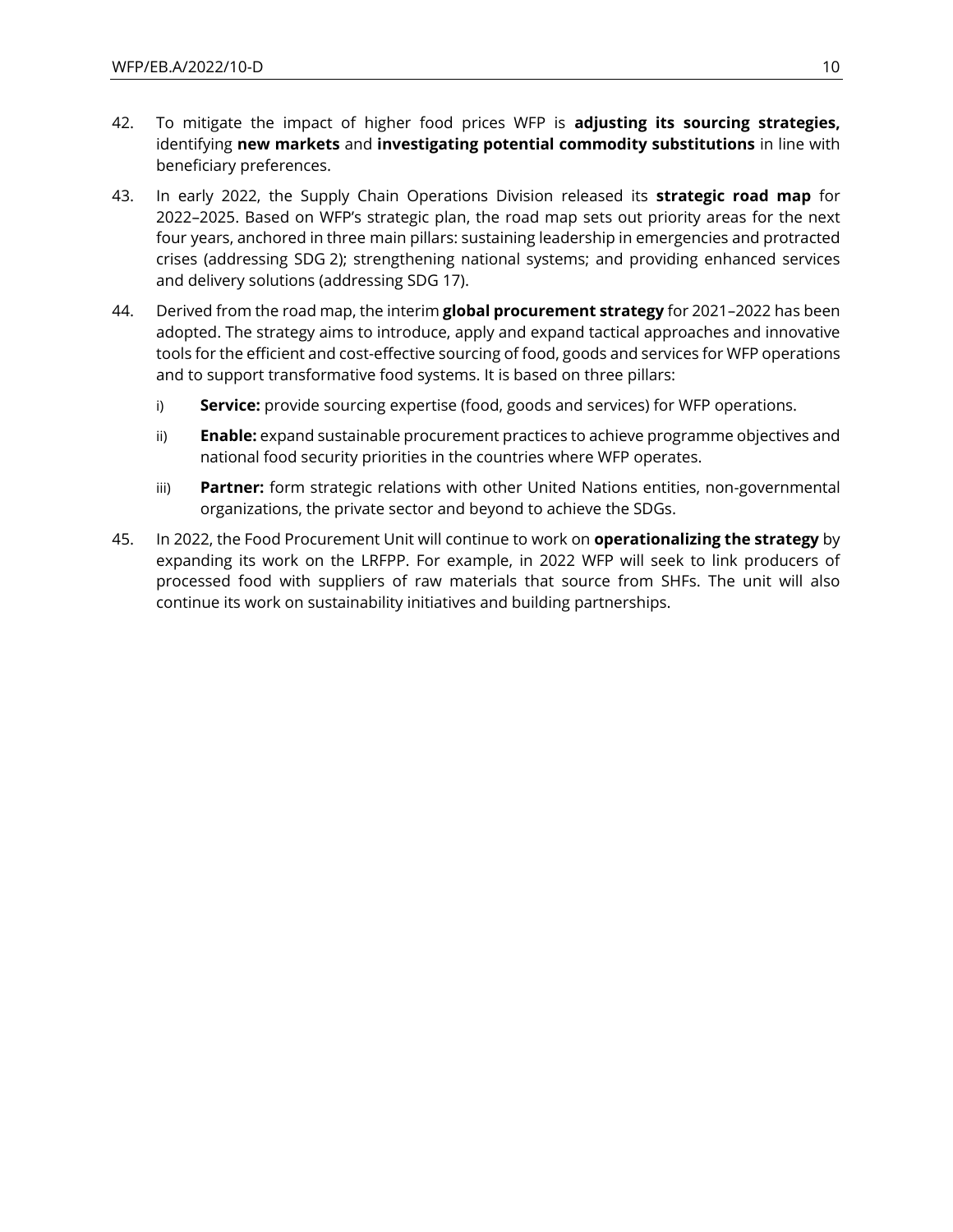# **ANNEX**

### **Additional information on commodities procured**

| Category                 | <b>Commodities</b>                                                                                                                                                                                                                 |
|--------------------------|------------------------------------------------------------------------------------------------------------------------------------------------------------------------------------------------------------------------------------|
| Cereals                  | Barley, bread, buckwheat, bulgur wheat, maize, maize meal, oats, pasta, rice,<br>sorghum/millet, wheat, wheat flour                                                                                                                |
| Pulses and<br>vegetables | Beans, canned pulses, canned vegetables, chickpeas, lentils, peas, split lentils, split peas                                                                                                                                       |
| Mixed and blended        | Biscuits, date bars, high-energy biscuits, lipid-based nutrient supplements, fortified<br>blended food                                                                                                                             |
| Oils and fats            | Olive oil, vegetable oil                                                                                                                                                                                                           |
| Others                   | Canned chicken, canned fish, dried fruits, fresh tubers, halawa, iodized salt,<br>micronutrient powder, micronutrient tablets, plain dried skimmed milk, pre-packed food<br>rations, processed tomato, sugar, tea, UHT milk, yeast |

### **Cereals**

1. In 2021, WFP purchased **3.4 million mt** of cereals (valued at USD 1.25 billion), representing 76 percent of the total volume of food purchased.

#### **Wheat**

2. In 2021, WFP purchased almost **1.4 million mt** of wheat (30 percent of its global food purchases), valued at USD 388 million. A significant share of this was sourced on behalf of the governments of Ethiopia and the Sudan.

#### **Maize**

- 3. Maize purchases dropped to **109,000 mt** in 2021 from the 423,000 mt recorded in 2020. WFP mainly purchases white maize, which represents only 5 percent of global maize production. More than 90 percent of the global output of white maize is produced in developing countries, where prices are only partly influenced by global maize markets.
- 4. WFP therefore purchases white maize **predominantly in the countries where it operates** (and when local markets allow). When harvests are poor and production falls, it becomes critical to source additional quantities from other countries; in such cases, procurement of white maize is complemented by purchases from more stable markets (e.g., South Africa in 2021).

#### **Wheat flour**

- 5. Wheat flour purchases reached a record volume of **800,000 mt** in 2021 (a 110 percent increase compared to 2020). This was the result of scaled-up interventions in Yemen, Afghanistan and the Syrian Arab Republic (through cross-border operations).
	- ➢ After the **scale-up of operations in Afghanistan** during the third quarter of 2021, wheat flour was initially procured from Turkey and the Russian Federation through the timely launch of food supply agreements. In addition, thanks to regional market assessments and a simplified vendor management process, WFP managed to diversify its sourcing of wheat flour by adding ten suppliers from Kazakhstan.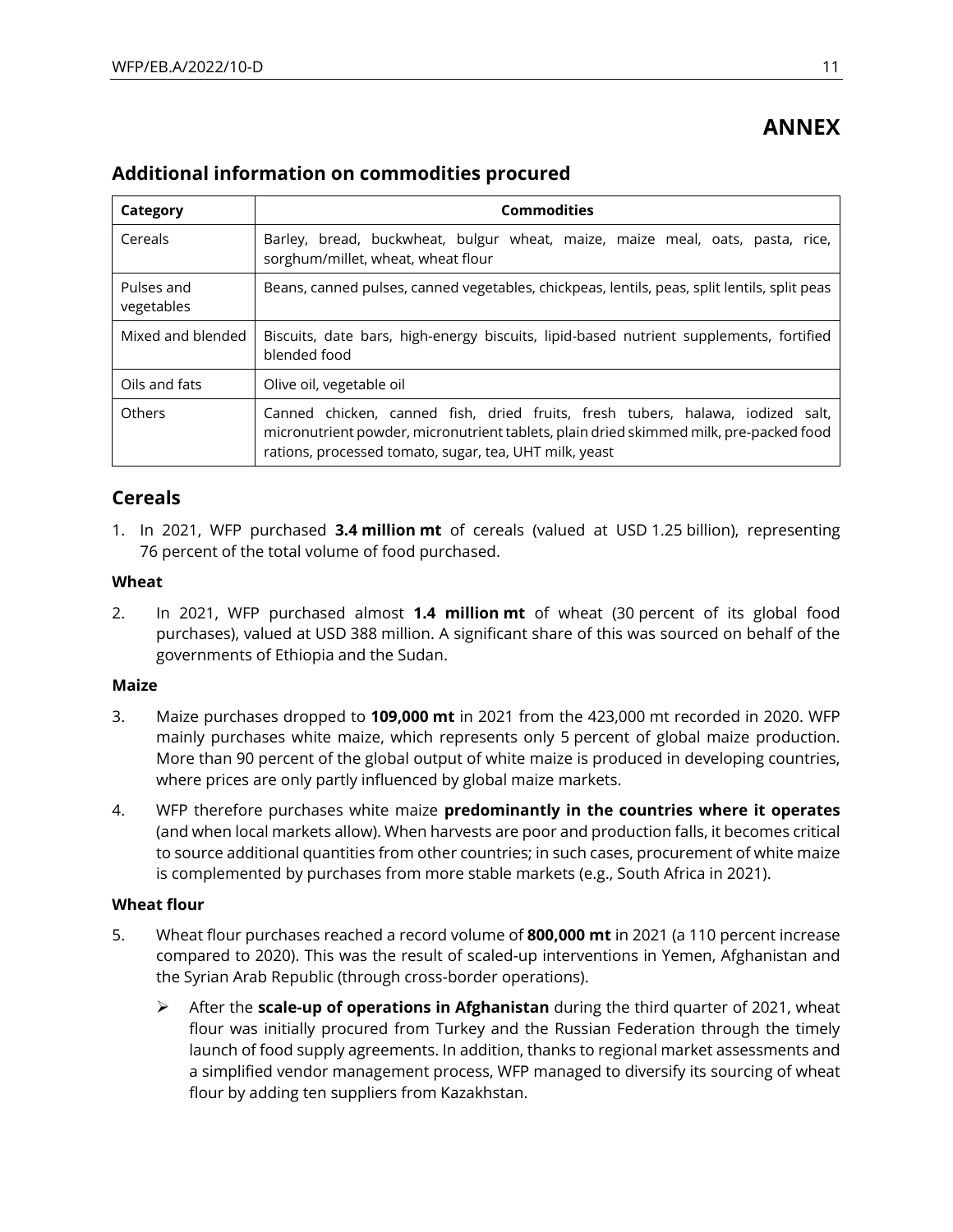➢ **Syrian cross-border requirements** for wheat flour were fulfilled through ongoing food supply agreements, while Yemen requirements were covered through spot tenders due to specific commodity requirements, high volumes of in-kind wheat supplies and volatile funding for the operation.

#### **Sorghum**

- 6. In 2021 WFP purchased more than **500,000 mt** of sorghum; main countries of origin were the Sudan (210,000 mt, for distribution in the Eastern Africa region) and Nigeria (95,000 mt, to support the country operation). In the same year, WFP expanded its sources by purchasing 57,000 mt from Australia at very competitive prices, even after factoring the cost of ocean transport.
- 7. In addition, WFP expanded its use of **containerized bulk cargo shipments,** successfully piloted in 2020. Such a cargo of sorghum was received for the first time in Mombasa, Kenya, in 2021, and resulted in savings of over USD 100,000 in local shunting and general cargo handling costs.

#### **Rice**

- 8. In 2021 the amount of rice procured increased to **503,000 mt** from the 340,000 mt recorded in 2020. International procurement of rice was challenged by delays in the execution of contracts, mainly caused by an Asia-wide lack of shipping containers and delays in loading charter vessels. Consequently, the shipping lead time increased to as much as one and a half months, bringing the overall lead time to four and a half months.
- 9. WFP also **piloted international procurement of fortified rice** for Madagascar; further work needs to be done by the Nutrition Division and the Food Safety and Quality Unit to ascertain adherence to WFP standards and to reach the supplier's minimum purchase quantity.

### **Pulses**

10. In 2021 WFP purchased **430,000 mt** of pulses valued at USD 316 million. Split peas, chickpeas and beans were the main pulses procured, followed by lentils, peas and other commodities. Beans are normally procured in the countries where WFP operates; yellow split peas are sourced internationally, usually at lower prices, because there are only a few varieties of them, they are consumed worldwide and they can be substituted for other pulses when the latter are unavailable or too expensive.

### **Specialized nutritious foods**

- 11. The overall quantity of specialized nutritious foods (SNF) procured in 2021 **decreased by 5 percent** compared to 2020, mainly due to a reduction in the local procurement of Super Cereal for Malawi and Guatemala. International procurement of Super Cereal grew due to increased demand in Yemen and the new emergency in Afghanistan. The quantity of lipid-based nutrient supplements purchased internationally went up by 28 percent due to the high demand in Yemen. Volatile markets for the raw materials used to make SNF saw prices rise in 2021, with the biggest increase in wheat-based Super Cereal (average increase of 21 percent).
- 12. **Local and regional procurement** increased thanks to higher purchases of Super Cereal Plus in Rwanda. In 2021, one additional supplier for Super Cereal was registered in Ethiopia and the production capacity for the existing supplier in Rwanda was enhanced; meanwhile a new supplier in Ghana executed its first contract for Super Cereal.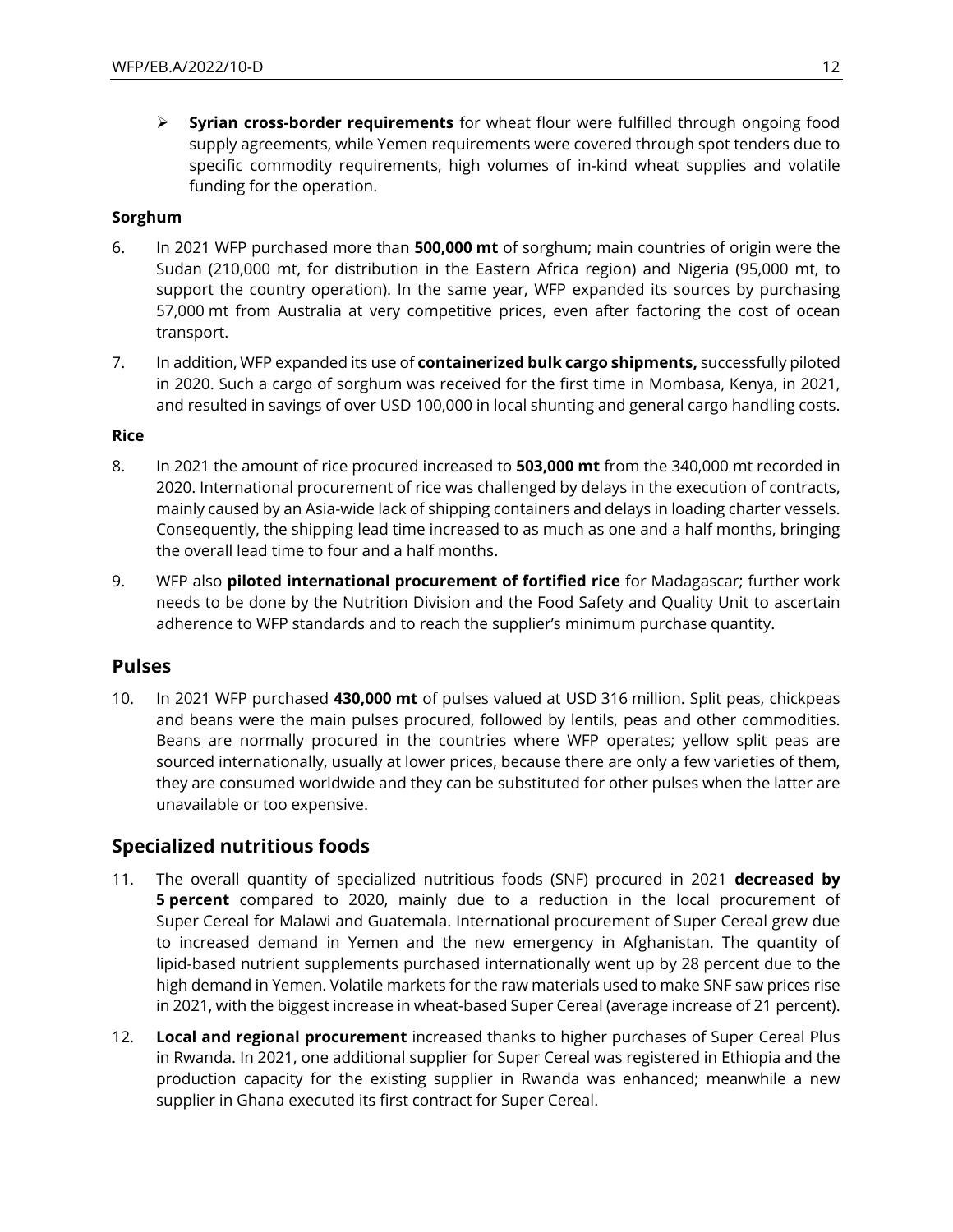- 13. The total available global production capacity of SNF remains insufficient to meet global demand. This has prompted a **two-tiered strategy** of addressing immediate supply needs while developing a healthy and sustainable supply base. Several activities were carried out at headquarters and the field (in close collaboration between the Procurement Division, the Supply Chain Planning Service, the GCMF, the Food Safety and Quality Unit and the Nutrition Division) to address immediate needs and ensure that pipelines were not affected by the shortage of Super Cereal. These activities included:
	- ➢ optimization of usage of current capacity through **proactive planning** and prioritization;
	- ➢ **consolidation of SNF procurement under the GCMF** to facilitate coordination and prioritization of supply;
	- ➢ **commodity substitution** (where feasible);
	- ➢ close collaboration with new suppliers of SNF to **increase their production capacity**, enabling SNF to be sourced closer to beneficiaries and (wherever possible) using locally available raw materials; and
	- $\triangleright$  close collaboration with the United Nations Industrial Development Organization to **identify and support new suppliers** through capacity building, technical support and increased quality inspections.
- 14. To develop a healthy and sustainable supply base centred on local production, the Food Procurement Unit is helping regional bureaux and country offices to map required capacity and identify new suppliers. Discussions with **potential new suppliers** are under way to help them to secure investments through long-term commitments; WFP is also exploring opportunities to collaborate with other United Nations entities and international financial institutions to support new producers. Promoting raw material sourcing from SHFs is an important element of this strategy.

### **Vegetable oil and sugar**

- 15. In 2021, WFP sourced **236,000 mt** of vegetable oil, mostly sunflower oil and RSPO-certified palm oil.
- 16. Faced with a tight supply and volatile markets, particularly for vegetable oil, WFP sourced most of these products in **spot markets**, thus reducing the use of long-term food supply agreements. This strategy proved beneficial by increasing competition.